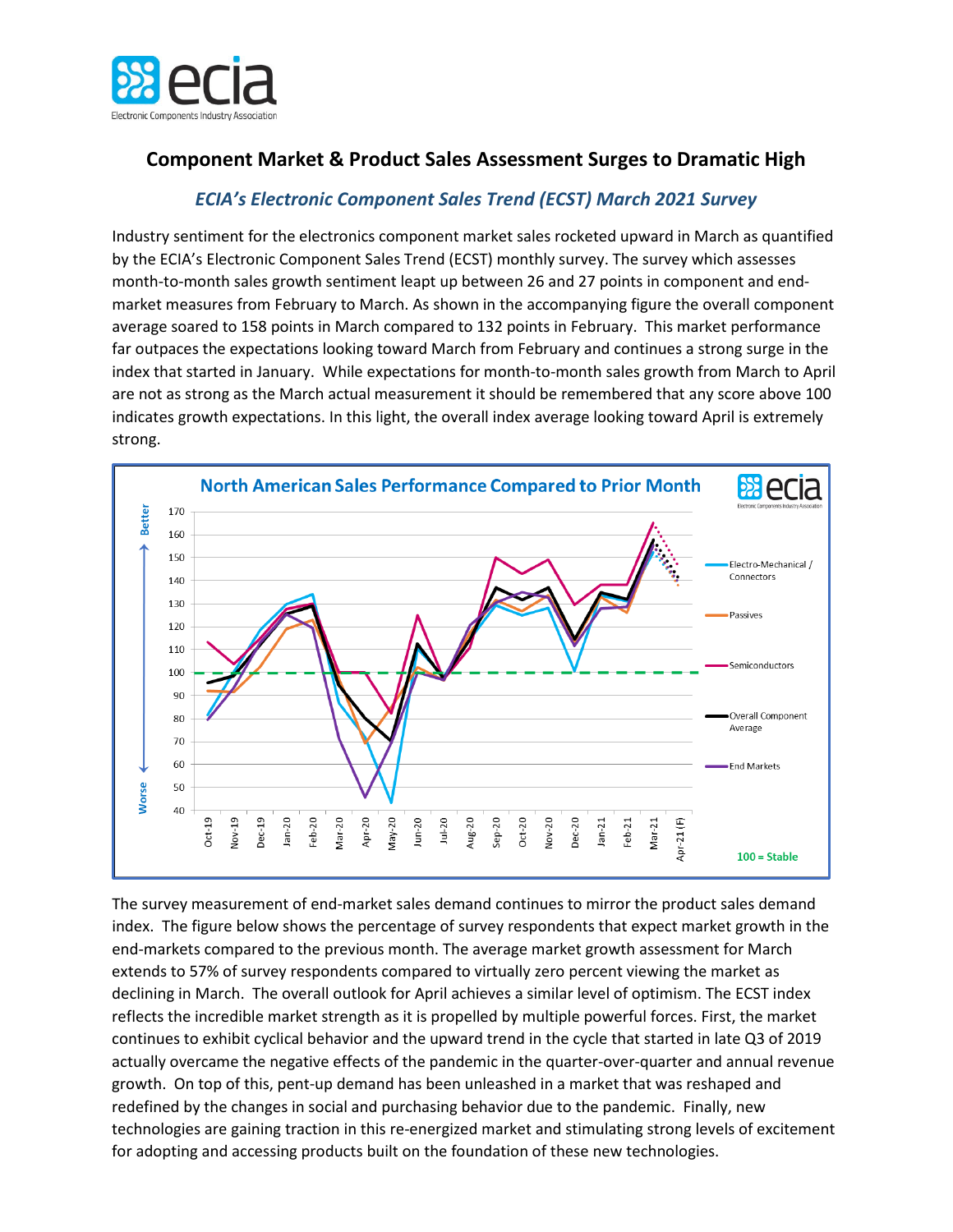

As participants in the electronics component supply chain know all too well, the jump in product demand has far outpaced the surge capacity of the supply base. As a result, lead times have extended to such a degree that many companies are struggling to access adequate and timely supply to support demand from their customers. This effect is amplified by the bullwhip effect as increased demand in the end market is amplified up the supply chain as companies work to restock inventory and prepare for future growth. The ECST survey also measures the increase in lead times which validates other lead time measures published by ECIA. The chart illustrating increasing vs. decreasing lead times highlights the strong upward lead time pressure which is also manifest in strong increasing price pressure.



The complete ECIA Electronic Component Sales Trends (ECST) Report is delivered only to those who participate in the survey. All participants in the electronics component supply chain are invited and